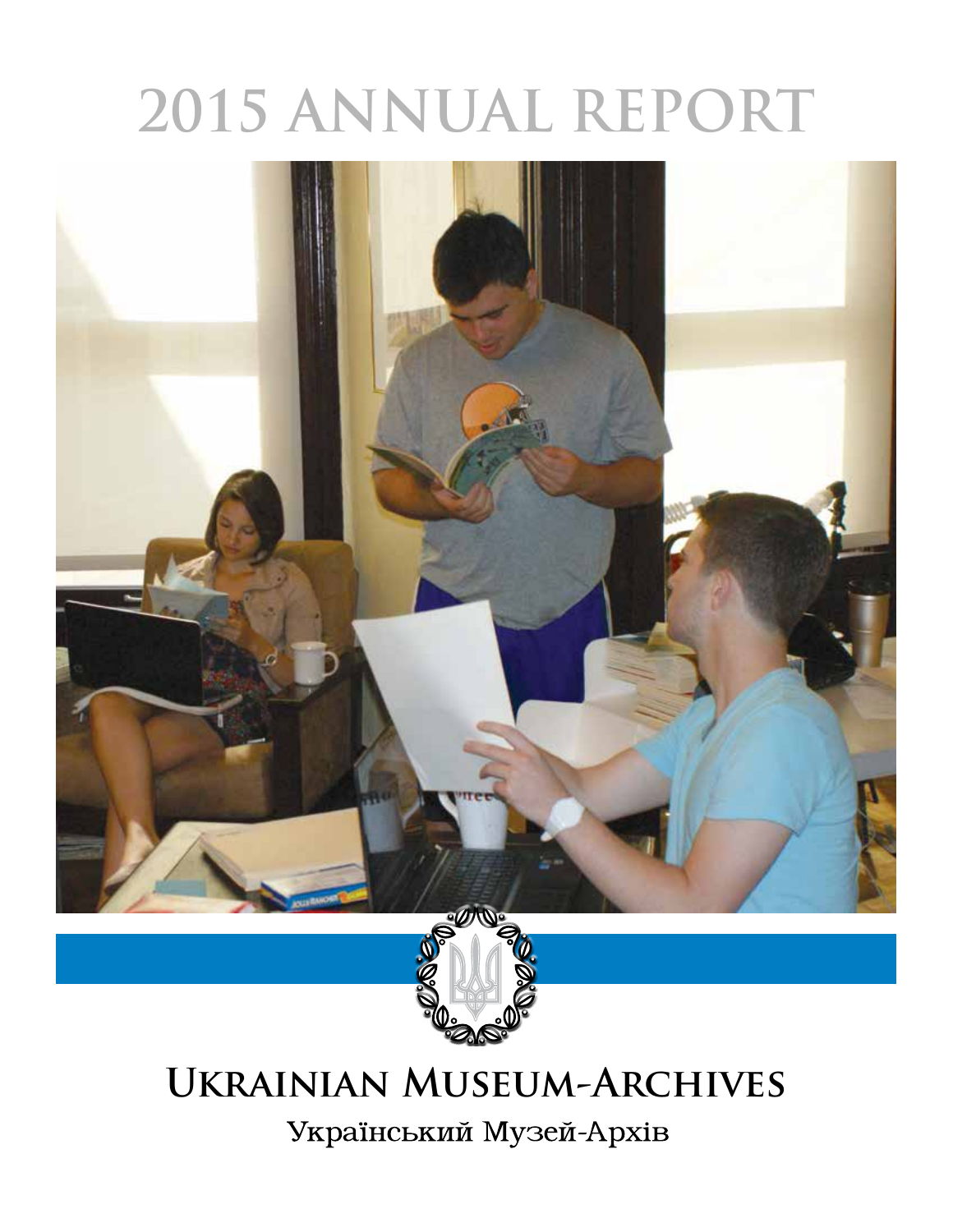### NADIYA PETRIV ON BEHALF OF UMA INTERNS

As we head into the twenty-fifth year of Ukraine's independence we are joined by a generation of independent Ukrainians who have never known a Ukraine without its freedom. This new generation has already left its mark in history, as the initiator of a revolution for a new and Europeanized Ukraine, free of corruption and political indifference. By utilizing their education, digital skills, and understanding of Ukraine's potential, young Ukrainians have every chance to become the pushing force behind Ukraine's brighter future! If we look through the eyes of this generation, we see a new world, one where there is no vertical hierarchy, but rather a horizontal system of connections where fellow citizens are seen as equals.

This trend of growth and awareness has not been confined within Ukraine's borders, but has spread among the youth of its Diaspora as well! Young Ukrainian-Americans have become a great example of a generation which has kept a strong connection with its Ukrainian heritage thousands of miles away from their homeland. And throughout the years, the Ukrainian Museum-Archives has continued to

### НАДІЯ ПЕТРІВ ВІД ІМЕНІ ІНТЕРНІВ УМА

Наближаючись до двадцять п'ятої річниці Незалежності України, не варто забувати покоління молодих українців, які ніколи не знали Україну, для якої 24 серпня не було днем її свободи. Це покоління Незалежності вже залишило свій слід в історії, як ініціатор

революції задля нової та євроінтеграційної України, вільної від корупції та політичної байдужості. Використовуючи свою освіту, знання комп'ютерної техніки, та розуміння потенціалу країни, молоді українці мають усі шанси стати тією силою, яка дійсно зможе забезпечити Україні світле майбутнє! Якщо ми подивимось на світ очима цього покоління, ми побачимо країну в якій вертикальна ієрархія поступається системi горизонтальних зв'язків, де співвітчизники бачать один одного на рівні, без вищих і нижчих за статусом.

На щастя, тенденції розвитку та громадянської свідомості не зупиняються на кордоні України, але поширюються серед молоді Діаспори! Молоді українські американці стали прикладом покоління яке зберегло зв'язок зі своєю

support this new generation with the summer intern program for college students to work on our collections, catalog and in general learn more about Ukraine. The UMA has also had interns who do not have Ukrainian heritage but are simply interested in Ukraine and American immigration history.

As a former intern, I can state that we have the opportunity for hands-on access to historical materials from past members of the Diaspora, to review what came before and what could be – what Ukrainians believed, thought, felt and fought for. UMA interns have gone on to achieve great heights in their areas of expertise, ranging from Law, History, and Political Science to Veterinary Science , Child Development, and Microbiology, while continuing

> to play an active role in their Ukrainian communities. A number of interns have also become members or even founders of organizations which have worked to provide direct aid, information and support for their fellow Ukrainians. And with a generation such as this, it goes without saying that the pursuit of Ukraine's brighter future is surely worth the fight!

історичною батьківщиною за тисячі миль від неї. І через роки, Український Музей-Архів продовжує підтримувати це покоління, спонсоруючи програму стажування влітку для студентів які працюють над нашими збірками, каталоґують і взагалі більше дізнаються про Україну.

Як колишній інтерн, я можу

сказати, що ми отримали практичний доступ до історичних матеріалів колишніх членів Діаспори, а також можливість переглянути, що було до нас і що могло бути, в що українці вірили, про що думали, що відчували і за що боролися. Інтерни УМА досягли великих висот у своїх галузях знань, починаючи від закону, історії та політології до ветеринарії, розвитку дитини та мікробіології. Навіть під час навчання, студенти продовжують грати активну роль в українській громаді, деякі навіть стали членами або засновниками українських громадських організацій, які працюють над забезпеченням допомоги, інформації та підтримки для України. З таким незалежним поколінням без сумніву можна вірити в те, що Україна має шанс і за неї варто боротися!

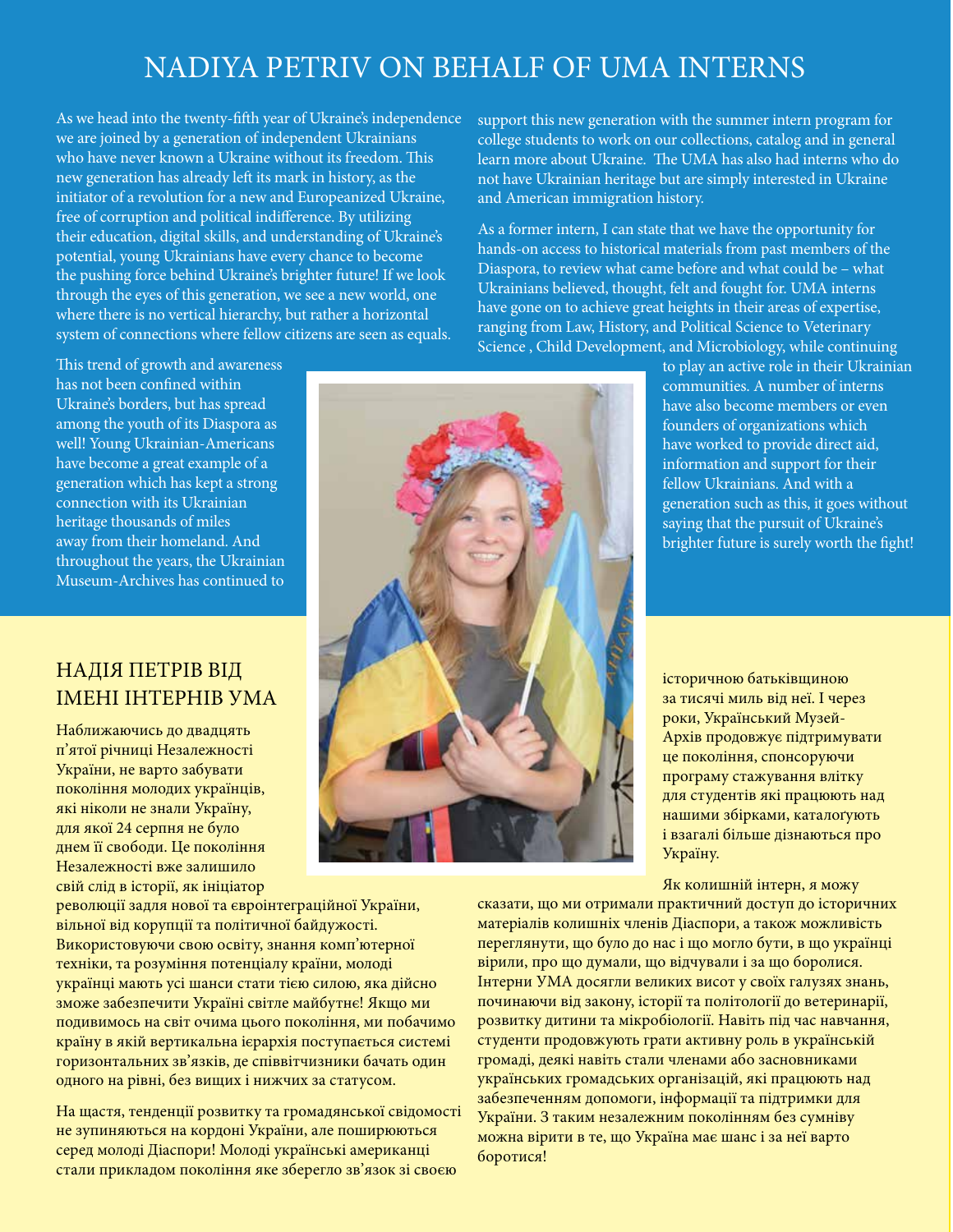### PRESIDENT'S REPORT

#### Dear Friends!

It is my pleasure to report on activities and finances of the Ukrainian Museum-Archives (UMA). 2015 was another successful year, highlighted by several key events and accomplishments advancing our mission to preserve and share Ukrainian culture and the immigrant experience. This was even more critical over the last year in light of Ukraine's continuing fight for its independence.

In the past year, the UMA hosted a number of political and community leaders in support of Ukraine. These included Senator Rob Portman, Co-chair of the Senate Ukraine Caucus, and Congresswoman Marcy Kaptur, Co-Chair of the House Ukraine Caucus. They reported on legislative initiatives to help Ukraine, especially the Ukraine Freedom Support Act, and listened to comments and recommendations from the attendees: the heads of Ukrainian, Polish, Jewish, Latvian, Lithuanian and other ethnic communities in Ohio. Rep. Kaptur also reported on her trip to Kyiv where she met with President Poroshenko and other government officials. Another important event at the UMA was a meeting of United Ukrainian Organizations President Marta Liscynesky-Kelleher, UCCA V.P. Andrew Futey, UMA Board Member Taras Szmagala, Jr. with the Cleveland Director of the American Jewish Committee Lee C. Shapiro and the AJC Director of Russian Jewish Community Affairs Sam Kliger who had just come back from Ukraine and reported on the excellent state of Ukrainian – Jewish relations and joint efforts to defend Ukraine's sovereignty against Russian aggression and to promote reforms in Ukraine.

People from different regions all over the U.S., Ukraine, Canada and other countries visited our exhibitions and events. We started 2015 with the Euromaidan exhibit to commemorate the one year anniversary of the Ukrainian Revolution of Dignity. We also held our 22nd Annual Easter Bazaar, which offered pysanka workshops and a great variety of pysanky crafted by artists from the U.S. and Ukraine. In June, the UMA welcomed artist Ola Rondiak (Terpylak), born in Cleveland to a family of Ukrainian immigrants. Her "Vinok" exhibit, filled with bright colors based on the events at the Maidan in Kyiv, kicked off the summer at UMA. Our last exhibit was dedicated to the 50th anniversary of the Plast Ukrainian scout camp "PK", located just outside of Cleveland.

The UMA campus is also growing. We successfully completed our parking lot project with the help of a \$125,000 grant from the State of Ohio, an agreement with our neighbor, and a \$50,000 contribution from the Szmagala family. This improvement will give our museum a better image and enhance our service to the community.



2015 Euromaidan Exhibit: in the center, an actual park bench from Kyiv, which was part of a barricade citizens constructed to defend themselves from government assaults during the protests in Kyiv in 2014. The bench, presented to the UMA by Senator Rob Portman, was a gift from Texan Harlan Crow.

2015 Рік, Експозиція Евромайдан – у центрі, справжня лава з Києва, яка була частиною барикади збудованої громадянами для захисту під час протестів в Києві в 2014 році. Лавку презентував Музею Сенатор Роб Портман як дарунок від Гарлен Кров з Техасу.

As we have for many years now, we continued serving scholars both in the U.S., Ukraine and elsewhere responding to their requests for books, publications and information. We are pleased to receive frequent "thank you" notes saying that "UMA's collection stands out as one of the very finest" or "your sharing rare publications with our library became a real treasure for us," etc.

Last year marked the 10th year of our summer intern program for college students interested in Ukrainian Culture. The program was started by Nicholas Suprunenko, who left a generous bequest to promote young people's interest in Ukrainian scholarship. We are proud that among our 50-plus interns we have three who won Fulbright scholarships. We dedicate this annual report to our young interns. We invite additional bequests to continue the program.

I want to thank all of you for your support and acknowledge the expertise and dedication of the UMA's Board, staff, volunteers and interns. As we welcome a new year, we will look for new opportunities to build on the successes of the past. We hope you will join us as we continue to further our mission and share a remarkable legacy of Ukrainian art and culture with others.

Sincerely,

and Bunne

Paul Burlij President of the Board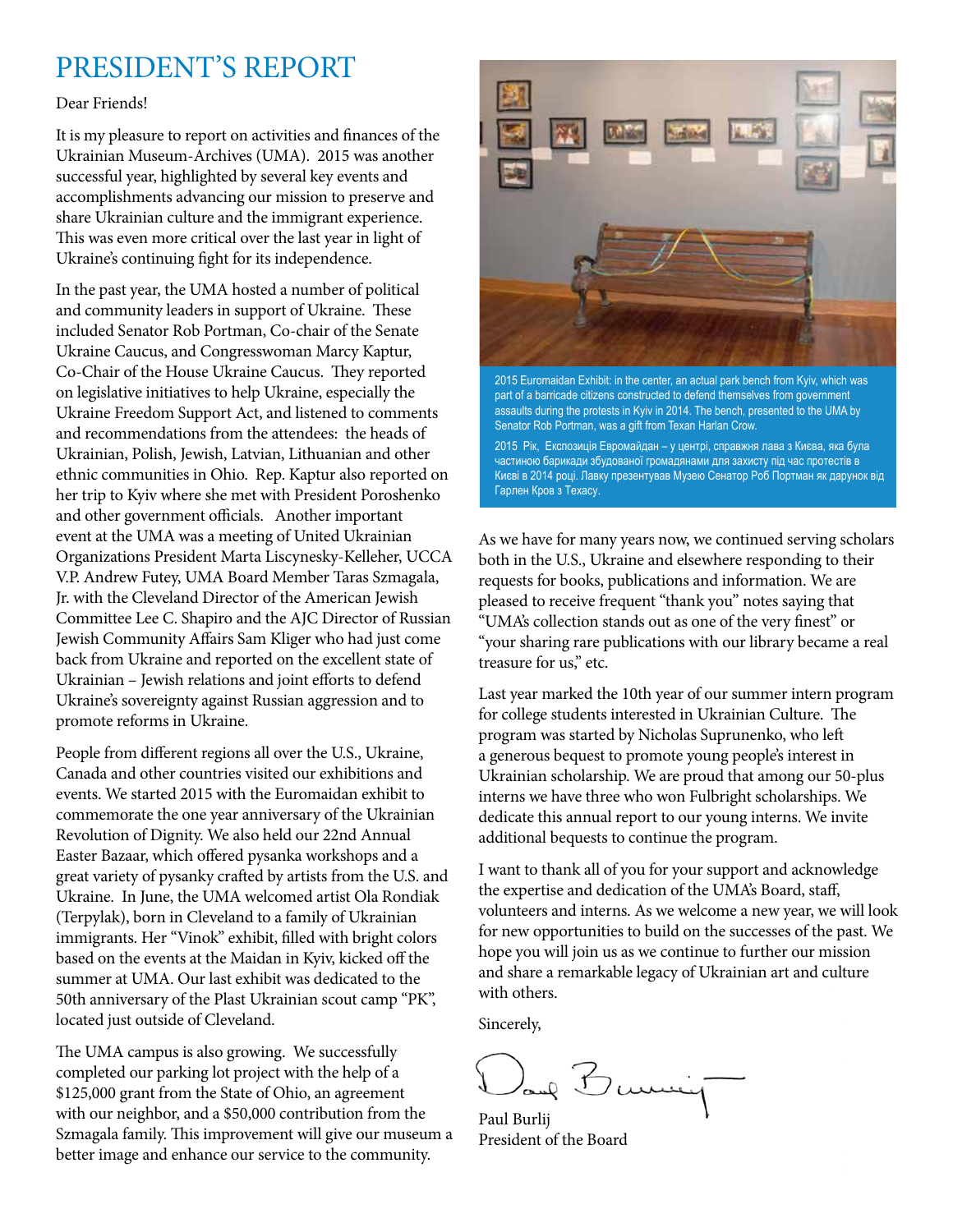### ЗВІТ ПРЕЗИДЕНТА МУЗЕЮ Велика кількість людей з різних регіонів Америки,

#### Дорогі Друзі!

Маю велику радість звітувати перед вами про події та кошти Українського Музею – Архіву (УМА). 2015 рік був ще одним вдалим роком для нашого музею, позначений кількома ключовими подіями та досягненнями, що просували нашу місію збереження та поширення української культури та досвіду іммігрантів. Наша місія стала навіть більш важливою та відповідальною на протязі останнього року в світлі запеклої боротьби України за свою незалежність.

 Минулого року, УМА приймав декількох політичних і громадських діячів на підтримку України. Це були зустрічі з Сенатором Робом Портманом, Співголовою Фракційної Ради України в Сенаті США, та Членом Конгресу Марсі Каптур, Співголовою Фракційної Ради України в Палаті Представників США, котрі доповідали про законодавчі ініціативи, щодо допомоги Україні, зокрема Акту Підтримки Свободи в Україні, та заслухали коментарі і рекомендації присутніх голів етнічних громад штату Огайо – Української, Польської, Єврейської, Латвійської, Литовської та інших. Марсі Каптур також розповіла про свою подорож до Києва, де вона зустрілася з Президентом Порошенком та іншими державними урядовцями. Не менш важливою подією, що відбулася в УМА, була зустріч Президента УЗО Марти Ліщинецької - Келегер, Віце - Президента УККА Андрія Футея, Члена Ради УМА Тараса Шмаґали, мол., з Директором Американського Єврейського Комітету «АЄК» Лі С. Шапіро та Директором у Справах Російсько - Єврейської Громади Семом Кліґером, котрий щойно повернувся тоді з України та доповідав про чудовий стан Українсько – Єврейських взаємин та об'єднаних зусиллях по захисту суверенітету України від Російської агресії та просуванню в Україні реформ.



Completed Parking Lot Project. Закінчений Проект Парковки.

України, Канади та інших країн відвідали наші виставки та заходи. Ми розпочали 2015 рік з виставки присвяченої Євромайдану, щоб вшанувати Першу річницю Української Революції Гідності. Ми також провели наш 22-й Великодний Базар та запропонували його відвідувачам гурток з вироблення та розмалювання писанок і різноманітні писанки від митців США та України. В червні, УМА вітав в своїй оселі художницю Олю Рондяк (Терпиляк), що народилася в Клівленді в сім'ї українських іммігрантів. Її експозиція «Вінок», наповнена різномаїттям яскравих барв та створена за мотивами Майдану в Києві, офіційно відкрила літній сезон в УМА. Наша остання виставка була присвячена 50-й річниці Пластової оселі "Писаний Камінь", що знаходиться поблизу Клівленда.

Територія нашого музею також збільшилася за останній рік. Ми успішно завершили наш проект з розбудови парковки з допомогою \$125,000 – фінансування гранту штату Огайо, домовленості з власником сусіднього житлового будинку та \$50,000, що надійшли від сім'ї Шмаґала. Це капітальне покращення набагато поліпшило зовнішній вигляд території УМА та підвищило якість послуг Музею громаді.

Як і на протязі багатьох років, ми продовжували служити вченим, як з США так і з України та інших країн, відповідаючи на їхні чисельні запити щодо книжок, періодичних видань та різної інформації. Ми раді часто отримувати від них листи подяки, з такими рядками як «Ваша колекція є унікальною та найкращою» або «ваші публікації стали справжнім скарбом для нашої бібліотеки» та інші.

Минулий рік був ознаменований 10-ю річницею літньої практики для студентів коледжів, зацікавлених в українській культурі. Ця програма була започаткована Миколою Супруненком, котрий залишив щедру спадщину для заохочення інтересу молодих людей в українській гуманітарній освіті. Ми пишаємося, що троє з наших 50-ти інтернів, стали стипендіатами відомої програми Фулбрайт. Ми присвячуємо цей річний звіт нашим молодим інтернам і запрошуємо вас до продовження фінансування цієї програми.

Я хочу подякувати всім вам за вашу підтримку а також відзначити професіоналізм та посвяту Ради, персоналу та волонтерів УМА. Вітаючи новий рік, ми будемо продовжувати шукати нові можливості для розвитку нашого музею, будуючи наші успіхи на досягненнях минулого. Ми сподіваємося, що ви приєднаєтесь до нас, щоб разом нести нашу місію та поширювати чудову спадщину української культури та мистецтва.

З подякою,

Павло Бурский

Президент Ради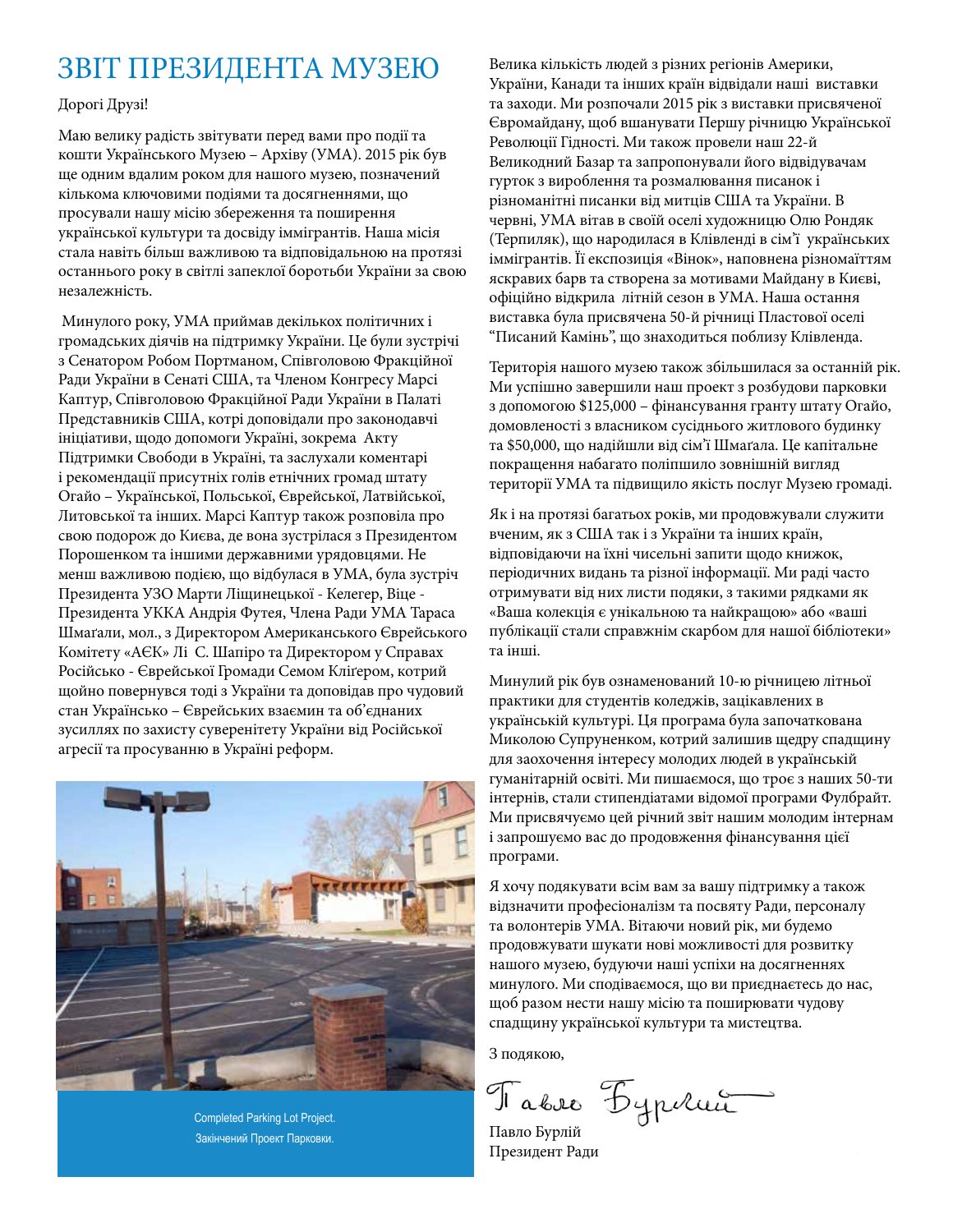### 2015 FINANCIAL REVIEW

The UMA relies heavily on membership revenue and we are humbled and grateful by the continued support from our community. Our membership has been growing over the past few years: 2013 saw a 20% increase and 2014 an additional 8%. Membership revenues in 2015 remained on the prior year level. We are proud that the work we do is supported and valued by our members. Thank you!

We are excited to report that two key donations were awarded to the UMA in 2015. Mr. and Mrs. Taras and Katherine Szmagala, Sr. donated \$100,000 to the UMA - \$50,000 was earmarked towards the cost of the UMA parking lot and the remaining \$50,000 to begin an endowment fund for the UMA. As stated in the 2014 annual report, our goal for 2015 was to establish an endowment fund, and this donation is a great beginning. The second significant donation was from the State of Ohio Facilities Commission that awarded \$125,000 to convert the garage into a conservation lab and receiving area for new acquisitions. These grants, along with the generous support of our members and benefactors, help the UMA fulfill its mission to preserve and share Ukrainian culture and the immigrant experience.

The cost of running the UMA continues to grow as we do. As we move into another phase, building a conservation lab, the cost to maintain this new building will increase our operational costs. In addition, there are improvements that need to be made to the exterior of our wood frame building that do not fall under capital improvements, and will not allow us to search for state funding. Upcoming repairs include the back wall of the front building and repainting our front building, improving lighting in the archives, etc.

The recent improvements and successes that the UMA has seen are tempered with serious concerns. While we have been receiving annual operational support from the Cuyahoga Arts and Culture (CAC), it has decreased over time. Our current award is more than 50% less than the grant first awarded in 2008. These funds, generated by a countywide cigarette tax, may continue to decline as the revenue CAC receives declines. Still, the UMA continues to provide key services to our constituents and the overall community, with a modest operating budget.

**With these concerns, we respectfully ask that you consider donating to the UMA endowment fund, apply for matching funds which might be offered by employers and, of course, increasing your annual donation.** 

We again are very grateful for everyone's generous support of the UMA in 2015 and your dedication to its vibrant future.

### ОГЛЯД НАДХОДЖЕНЬ ТА ВИТРАТ

УМА значною мірою залежить від членських внесків, і ми вдячні за постійну підтримку з боку нашої спільноти. Доходи від членських внесків зростали у 2013 та 2014 роках на 20% і 8% відповідно. Внески у 2015 році залишилися на рівні попереднього року. Ми пишаємося тим, що наша праця підтримується та цінується членами Музею. Сердечно дякуємо!

Ми дуже раді повідомити про два важливі дарунки зроблені УМА в 2015 році. Пан Тарас та пані Катерина Шмаґала подарували Музею \$100,000 - \$50,000 з яких були витрачені на проект парковки а решта \$50,000 для започаткування благодійного фонду УМА. Як ми вже зазначали в річному звіті за 2014 рік, нашою метою було започаткування благодійного фонду для нашого музею. Цей внесок став прекрасним початком цього фонду. Другим дарунком стало надходження від Комісії зі Споруд Штату Огайо в сумі \$125,000 для перебудови придбаної гаражної будівлі в лабораторію з консервації та нових музейних надходжень. Такі ґранти, разом з щедрою підтримкою членів та благодійників, допомагають УМА виконувати свою місію по збереженню та просуванню української культури та досвіду іммігрантів.

Витрати на утримання УМА продовжують зростати пропорційно зростанню нашого музею. Разом з будівництвом нової лабораторії, яка нам дуже необхідна, ростуть наші операційні витрати. До того ж, нам конче необхідно відремонтувати та пофарбувати дерев'яні зовнішні стіни основної будівлі та освітлення в будинку архівів, а такі витрати не підпадають під капітальні і це унеможливлює отримання державного ґранту.

Останні досягнення та успіхи УМА поєднані з певними фінансовими переживаннями. Не дивлячись на те, що нам щорічно надавали операційну фінансову підтримку Cuyahoga Arts and Culture (CAC), їхня допомога зменшувалася щороку. Сума нашої теперішньої підтримки вдвічі менша за ту, що ми вперше отримали в 2008 році. Цей фонд, що утворюється від надходжень з цигаркового податку району, постійно зменшується, але УМА продовжує надавати свої послуги громаді в межах дуже помірного бюджету.

**Ми ділимося своїми проблемами з вами, і щиро просимо вас розглянути можливість внесків у благодійний фонд УМА, скористатися нагодою перерахування роботодавцями сум рівних вашим внескам, а також збільшити ваші членські внески.**

Ми щиро дякуємо за щедру підтримку кожного в 2015 році та вашу відданість яскравому майбутньому УМА.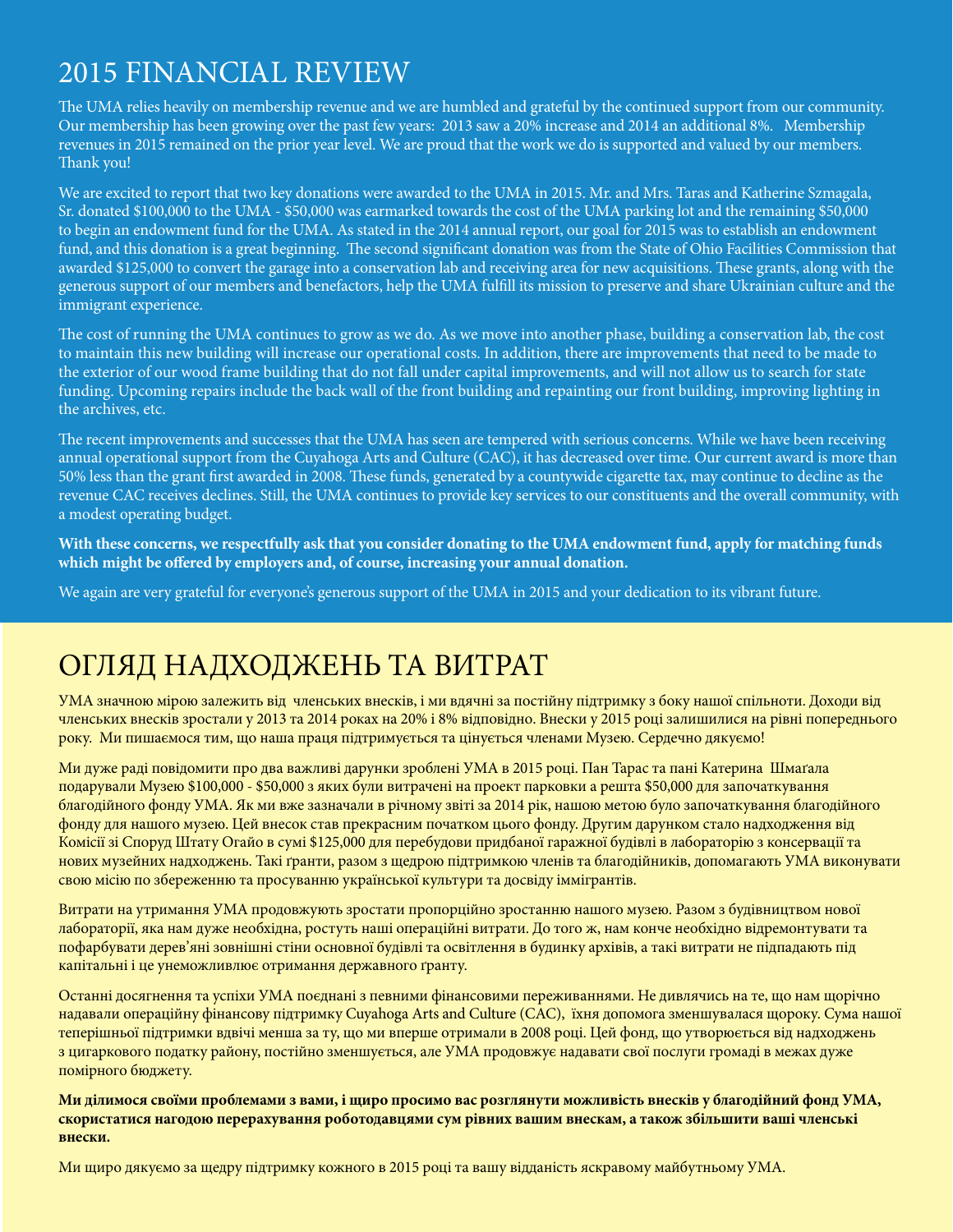## UMA SUMMER INTERNS

| Lydia Apostoluk  Ohio State University       |                                                  |
|----------------------------------------------|--------------------------------------------------|
|                                              | Vanderbilt University                            |
|                                              | <b>Ukrainian Catholic University</b>             |
| Stefan Apostoluk University of Cincinnati    |                                                  |
| Roksolana Balukh  University of Toledo       |                                                  |
| Erica Boyko  Ohio University                 |                                                  |
| Alexandra Fedynsky  University of Notre Dame |                                                  |
|                                              | Ukrainian Catholic University                    |
| Michael Fedynsky University of Notre Dame    |                                                  |
|                                              | Ukrainian Catholic University                    |
|                                              | Paul Fedynsky  St. Mary's College of Maryland    |
|                                              | <b>Ukrainian Catholic University</b>             |
| Alexandra Holowatyj St. Mary's College,      |                                                  |
|                                              | University of Notre Dame                         |
|                                              | Oleh Holowatyj  Chesterland Culinary School      |
| Ann Jaskiw  Brown University                 |                                                  |
| Michael Jaskiw  Harvard University           |                                                  |
| Seamus Kelleher  Ohio State University       |                                                  |
|                                              | Ukrainian Catholic University                    |
| Bohdana Komichak  Ohio University            |                                                  |
|                                              | Larissa Kopystynsky Loyola University of Chicago |
| Maksym Kostryk  Miami University of Ohio     |                                                  |
| Lukash Kowcz  Kent State University          |                                                  |
| Adrian Laluk Boston University               |                                                  |
|                                              | Fordham University                               |
| Alexander Laluk Gannon College               |                                                  |
| Oksana Mahlay-Pasakas Ohio State University  |                                                  |
| Andrew Mironovich  University of NotreDame   |                                                  |
| Leo Mironovich  University of Notre Dame     |                                                  |
| Melanie Mironovich Ohio State University     |                                                  |
|                                              | University of Notre Dame                         |
|                                              | Ukrainian Catholic University                    |
| Kathleen Murphy  Marquette University        |                                                  |
| Nadiya Petriv  Ohio State University         |                                                  |
| Nestor Semenyuk Miami University of Ohio     |                                                  |
| Pavlo Stasiouk Brunswick H.S.                |                                                  |
| Catherine Stecyk  University of Notre Dame   |                                                  |
|                                              | <b>Ukrainian Catholic University</b>             |
| Michael Stecyk  University of Notre Dame     |                                                  |
|                                              | <b>Ukrainian Catholic University</b>             |
| Yuliya Tvardovska  Lehigh University         |                                                  |
| Yuliya Vanchosovych  Ohio State University   |                                                  |
| Bohdana Zborovska  University of Cincinnati  |                                                  |
| Solomiya Zborovska  Ohio State University    |                                                  |



Alexandra Fedynksy and Roksolana Balukh at the West Side Market Олеся Фединська та Роксолана Балух на Вест Сайд Базарі



Michael Fedynsky, Andrew Mironovich, and Michael Stecyk converting the garage to useable space. Михайло Фединський, Андрій Миронович та Михайло Стецик перетворюють гараж в корисне приміщення.



Congresswoman Marcy Kaptur and Lukash Kowcz Член Конгресу США Марсі Каптур і Лукаш Ковч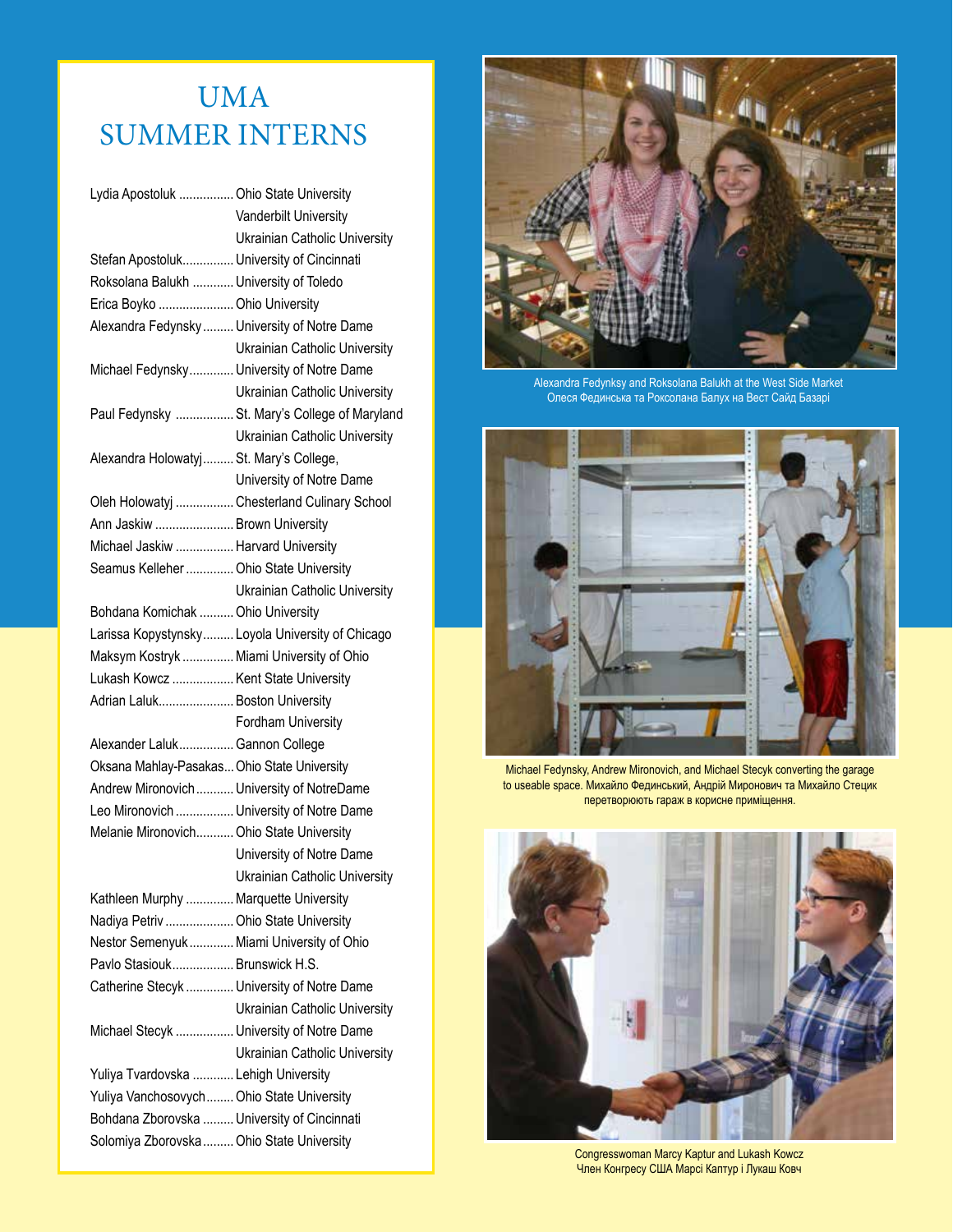

Michael Fedynsky speaking at the UMA sponsored Euromaidan Journalist Collective event. Виступ Михайла Фединського на зустрічі Об'єднаних Журналістів Євромайдану, за підтримки УМА.

"I have been exposed to vast collections of resources at the UMA, which led me to become more curious about our history and cultural heritage; and the whole experience furthered my sense of connection to Ukraine and other Ukrainians."

#### - **Lydia Apostoluk**

«Я мала можливість працювати з величезними колекціями УМА, які спонукали мене до більшого пізнання нашої історії та культурної спадщини; та увесь досвід практики приєднав мене ще більше до України та українців» - **Лідія Апостолюк**





Yuliya Vanchosovych - Юлія Ванчисович Sen. Rob Portman greeting UMA intern Nadiya Petriv along with Board member Yuriy Jaskiw. Сенатор Роб Портман вітає інтерна УМА, Надію Петрів, та Члена Ради УМА, Юрія Яськіва.



Павло Стасюк – працює з каталогом УМА Nestor Semenyuk - Нестор Семенюк

"Working at the UMA was a great way to be exposed to the immense amount of resources available at the museum. The amount and variety of historical documents and artifacts available is incredible. I always have, and will continue to, encourage people to stop by the UMA when they travel to Cleveland to explore Ukraine's rich culture and history." - **Solomiya Zborovska**

«Стажування в УМА, було чудовою можливістю доторкнутися до неосяжної кількості матеріалів Музею. Кількість і різноманітність історичних документів та артефактів є неймовірними. Я завжди заохочувала і буду продовжувати заохочувати людей відвідати УМА, коли вони приїздять до Клівленда, щоб ознайомитися з багатством українських культури та історії» - **Соломія Зборовська**



Yuliya Tvardovska, Lydia Apostoluk, Solomiya Zborovska, Hennadiy Ivanushchenko (archivist from Ukraine), Roksolana Balukh, Stefan Apostoluk, and Bohdana Zborovska Юлія Твардовська, Лідія Апостолюк, Соломія Зборовська, Геннадій Іванущенко (архивіст з Украіни), Роксолана Балух, Стефан Апостолюк і Богдана Зборовська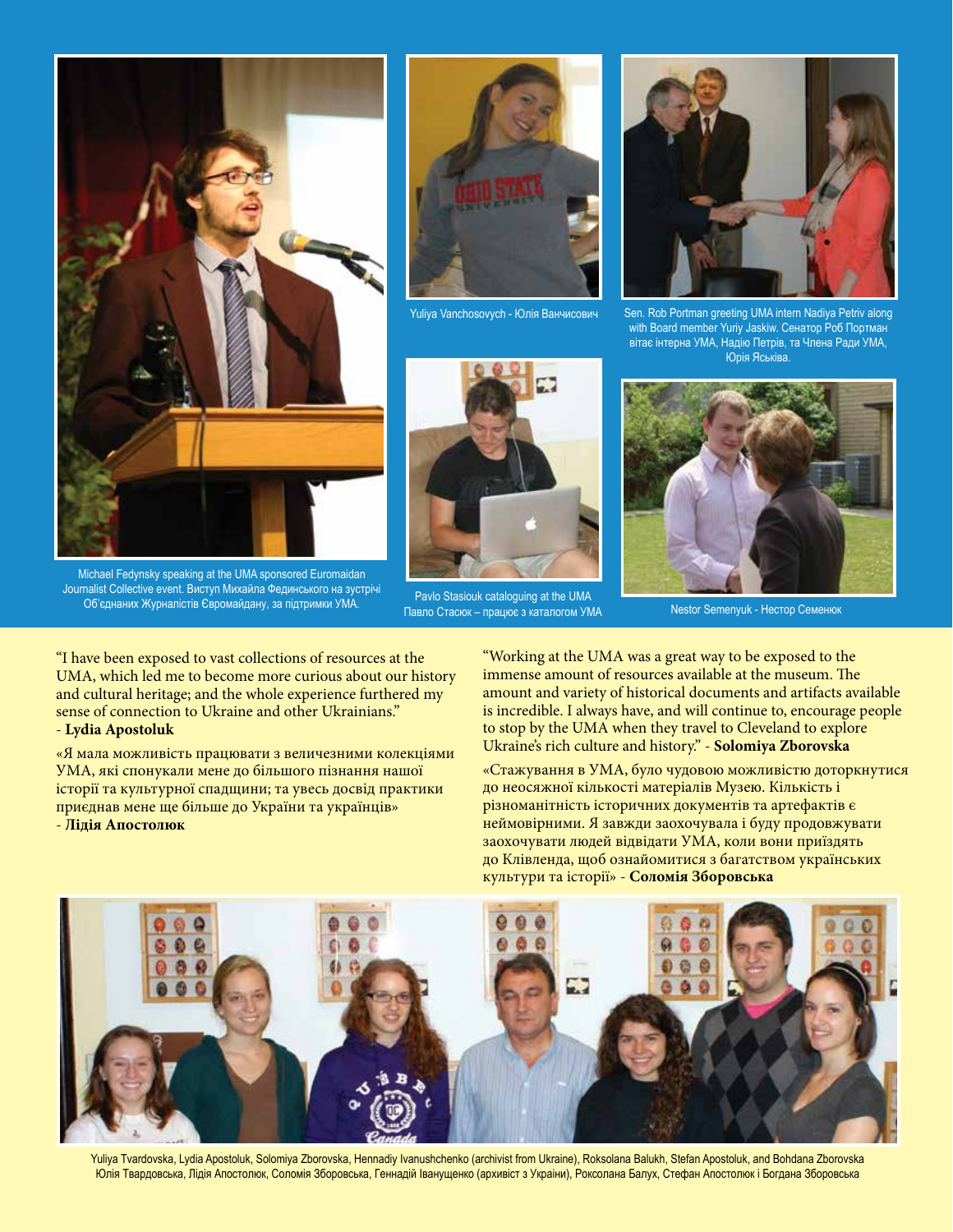

Roksolana Balukh and Pavlo Stasiouk representing the UMA at the 50th anniversary of the Plast camp site Pysanyi Kamin. Роксолана Балух та Павло Стасюк представляють УМА на святкуванні 50-ї річниці Писаного Каменя.

Bohdana Zborovska, Solomiya Zborovska, Lydia Apostoluk, Yuliya Tvardovska, Stefan Apostoluk Богдана Зборовська, Соломія Зборовська, Лідія Апостолюк, Юлія Твардовська і Стефан Апостолюк



Melanie Mironovich Меланія Миронович



Seamus Kelleher speaking at the Euromaidan Journalist Collective event. Виступ Шеймеса Келегера на зустрічі Об'єднаних Журналістів Євромайдану



"Walking through the stacks of journals, books, newsletters, and articles, as well as the memorabilia and artifacts, always left me feeling proud. Here, in this house of tangible history, is a mere snapshot of who I am, where I came from, and what I believe in. My favorite memories were when I discovered an object that turned back time - a photograph, a story, an article - reintroducing me to a place that I've been to before or currently go. The emotions were striking; I couldn't help but smile

knowing that a Ukrainian-American place that I have known for my entire life has been in existence long before I've been around, and perhaps with my help, long after as well." - **Leo Mironovich**

«Подорожуючи купами журналів, книжок, газет, статей, та інших пам'ятних речей, переповнювався почуттям гордості. Тут, в будинку реальної історії, зберігаються фрагменти того, хто я є, звідки я, і в що я вірю. Моїми улюбленими епізодами практики були, коли я знаходив якийсь предмет, який повертав назад час – чи то фотографію, чи якусь історію, або статтю, і що заново знайомив мене з місцем де я бував до цього або куди прямую зараз. Емоції захлинали мене – я не міг утриматись від радісної посмішки знаючи, що україно – американське місце, яке я знав все своє життя, існувало задовго до мого народження, і сподіваюсь, що за моєї підтримки буде продовжувати існувати і далі ще довго» - **Левко Миронович**





Alexandra Fedynsky and Erica Boyko Олеся Фединська та Еріка Бойко



Alexander Laluk and Leo Mironovich Олександeр Лялюк та Левко Миронович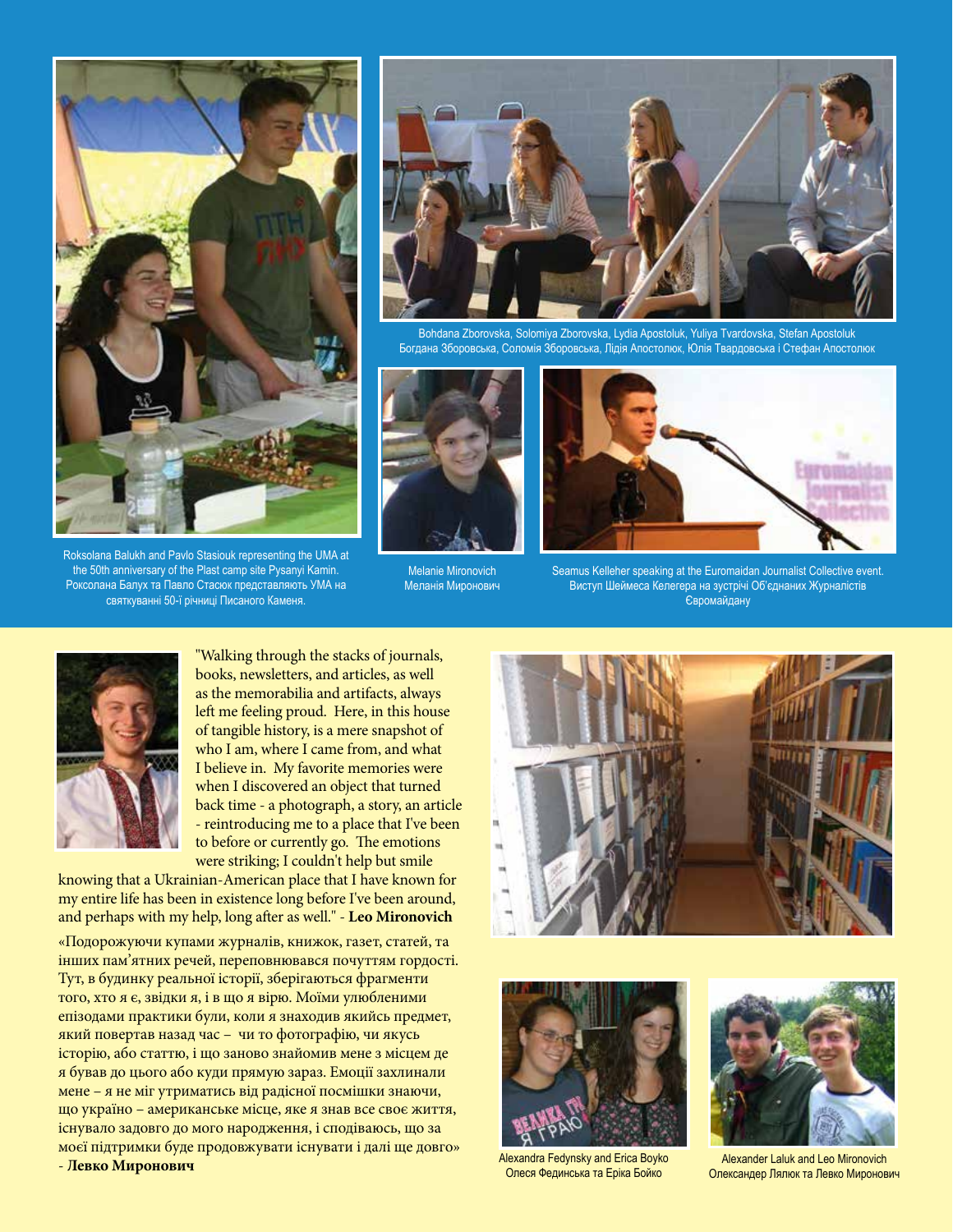

left to right: Michael Fedynsky, Maksym Kostryk, Daniel Moysaenko, Seamus Kelleher, and Michael Stecyk at the UMA. Зліва на право: Михайло Фединський, Максим Кострик, Данило Моісеєнко, Шеймес Келегер та Михайло Стецик в приміщенні УМА.



Many interns participated in other Ukrainian organizations. Interns Alexandra Fedynksy, Bohdana Zborovska, Yuliya Vanchosovych, Solomiya Zborovska and Roksolona Balukh at the Cleveland dance group Kashtan. Багато наших інтернів приймали участь в інших українських організаціях - Олеся Фединська, Богдана Зборовська, Юлія Ванчисович, Соломія Зборовська та Роксолана Балух в гурті танцюристів Каштан.



Melanie Mironovich, Seamus Kelleher, Maksym Kostryk and Nestor Semenyuk greet Congresswoman Marcy Kaptur. Меланія Миронович, Шеймес Келегер, Максим Кострик, Нестор Семенюк вітають Члена Конгресу США Марсі Каптур



Michael Fedynsky Михайло Фединський



Solomiya Zborovska, Соломія Зборовська



"At the UMA, we have the opportunity for hands-on access to historical materials from past members of the diaspora, to review what came before and what could be – what Ukrainians believed, thought, felt and fought for." - **Adrian Laluk**

«В УМА, ми отримали прямий доступ до історичних матеріалів діаспори, доторкнулися до того, що вже відбулося або могло б відбутися, в що вірили українці, про що думали, що відчували, та за що боролися» - **Адріян Лялюк**

Pictured to the left: Michael Stecyk building boxes at the UMA. Михайло Стецик впорядковує коробки в приміщенні УМА.

"One particularly strong memory I have from my time as an intern at the UMA was when we came across a book from the early 20th century about Ukrainian resistance movement. The book's cover was a false one, made to look like a children's book, but the first several pages were patriotic messages and warnings to keep the document hidden from the authorities. The amount of rare historical artifacts available right here in Cleveland is genuinely impressive!" - **Michael Stecyk**

«Одним з особливих епізодів моєї практики в УМА був, коли ми натрапили на книжку початку 20-го століття про український повстанський рух. Обкладинка книжки була замінена на обкладинку з якоїсь дитячої книжки і перші сторінки включали патріотичні звернення та заклики та попередження про переховування цього документу від влади. Кількість рідкісних історичних артефактів доступних прямо тут в Клівленді щиро вражає» - **Михайло Стецик**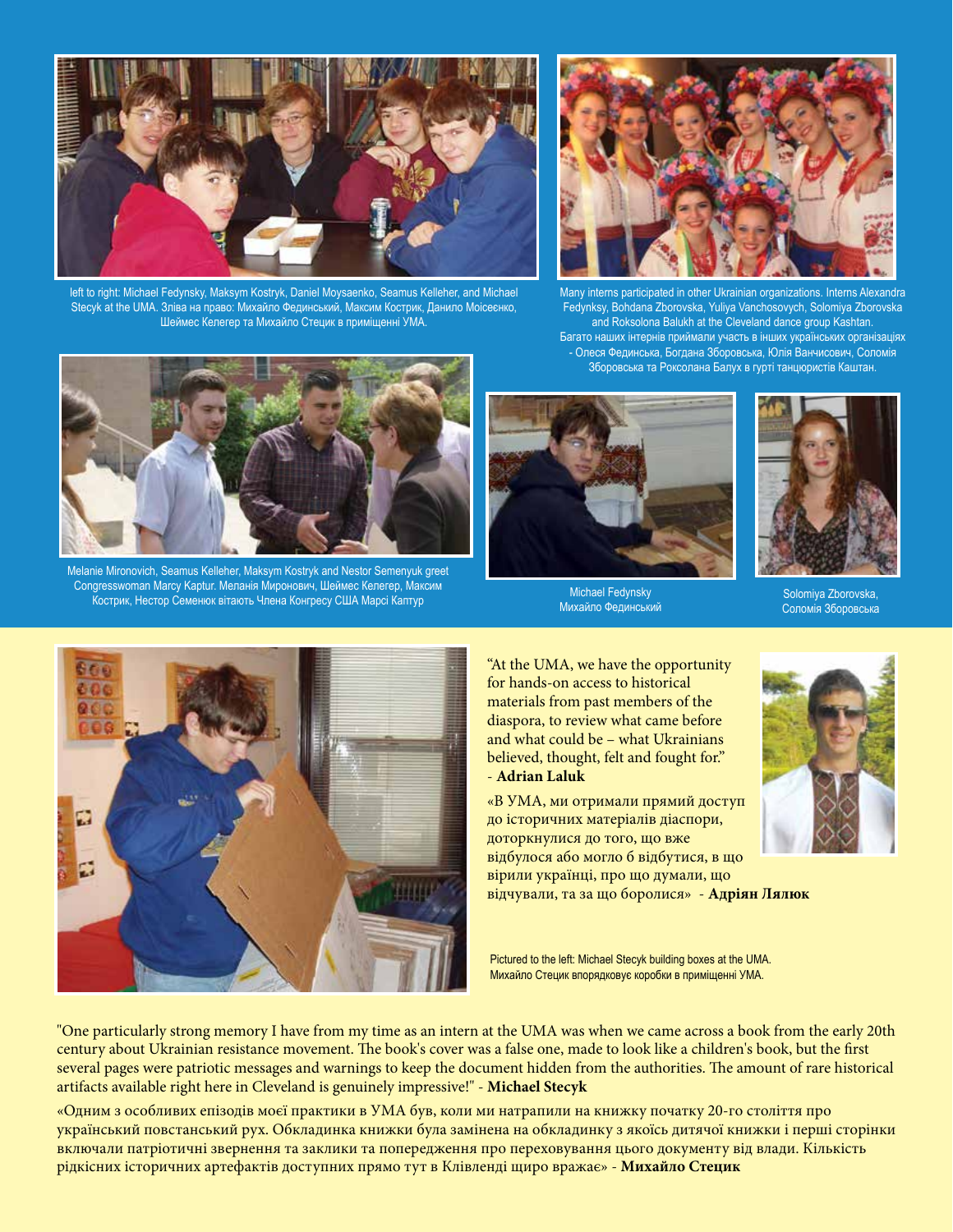#### **\$50,000+**

Mr. & Mrs. Taras Szmagala, Sr. SP TREMONT, LLC

#### **\$10,000+**

Cuyahoga Arts & Culture

#### **\$5000 - \$10,000**

The George W. Codrington Foundation Eaton Corporation The Ukrainian Heritage Foundation Mr. Roman Wasylyszyn

### **\$1000 - \$4999** Mr. Yaroslav Bihun

Mr. & Mrs. Geofrey & Helen Greenleaf Dr. & Mrs. Andrew M. Hruszkewycz Ms. Helen Jarem & Mr. Taras Szmagala Self Reliance (NY) Federal Credit Union

#### **\$500 - \$999**

Mr. & Mrs. Roman & Ivanna Bodnaruk Ukrainian Chorus "Dnipro" Mr. Michael G. Dobronos, Esq. Mr. & Mrs. Alexander & Alexandra Fedynsky Mr. & Mrs. George & Christine Fedynsky Mr. Peter Fedynsky Goldman, Sachs & Co. Dr. & Mrs. Alex & Daria Jakubowycz Mr. & Mrs. Mark & Daria Jakubowycz Mr. & Mrs. Andrew & Tania Jarosewich Dr. George E. Jaskiw Dr. & Mrs. Bohdan & Ilse Kupczak Charles Stewart Mott Foundation Mr. & Mrs. George & Myra Oryshkewych Mr. Andrew Pankiw Mr. Steve J. Popovich Ms. Donna M. Soroczak Ms. Myroslawa Tesluk Ms. Elaine Woloshyn & Mr. Richard Stahl Mr. & Mrs. Gregory & Mary S. Zenczak Mr. & Mrs. Stephen & Patricia Zenczak **\$250 - \$499** Bank of America Foundation Dr. & Mrs. Volodymyr & Lydia Bazarko Mr. & Mrs. Steven & Vera Beggs Mr. Timothy A. Boyko Mr. & Mrs. Paul & Katherine Burlij Dr. Bohdan R. Czepak

Dr. & Mrs. Yuri & Irena Deychakiwsky Mr. & Mrs. Laurence & Lucinda Fedak Mr. & Mrs. Ihor & Maria Fedkiw Mr. John G. Fedynsky Mr. & Mrs. Oleh & Hanya Holowatyj Dr. & Mrs. Zenon & Myroslawa Holubec Dr. & Mrs. George & Elizabeth Kalbouss Mr. & Mrs. Nestor & Nina Kostryk Mr. & Mrs. Zenon & Dozia Krislaty Ms. Kristina Kvartsyana Mr. & Mrs. Jaroslaw & Alla Leshko Mr. George Sam Lishchuk Lubrizol Foundation Drs. Taras & Natalia Mahlay Dr. & Mrs. Osyp & Anne Martyniuk Mr. & Mrs. Nicholas & Olga Melnik Ms. Arcadia H. Melnyk Mr. & Mrs. Myron S. & Irene Pakush Mrs. Jaroslava Panchuk Dr. & Mrs. Bohdan & Christina Pichurko Mr. & Mrs. George & Areta Polansky Dr. Boris Rakowsky

Drs. Jeremy & Christine Rakowsky

- Dr. & Mrs. Nestor & Anisa Shust
- Mrs. Bohdanna Slyz
- Ms. Nancy J. Stecyk Thompson Hine LLP

Dr. & Mrs. Stephan & Tamara Tymkiw Mr. Victor J. Wasylyna Mr. & Mrs. Myron & Oresta Zadony Mr. & Mrs. Stephen & Irene Zenczak Mr. Roman Zorij

#### **\$100 - \$249** Mrs. Mollie E. Alstott

Mr. & Mrs. Stefan & Natalia Apostoluk Mr. & Mrs. Michael & Lydia Balahutrak Mrs. Kateryna Bebko Rev. Deacon Donald & Jean Billy Mr. & Mrs. Hans & Mariya Bloom Dr. & Mrs. Myron & Martha Bodnar Dr. & Mrs. Eugene & Elizabeth Boychuk Judge & Mrs. Christopher & Roberta Boyko Brotherhood of St. Vladimir's Mr. & Mrs. Ivan & Olya Czerkas Dr. & <mark>Mrs. Dionis</mark>yj & Oksana Demiancz<mark>u</mark>k Mrs. <mark>Nadia Deychak</mark>iwsky Oksana Pronych & Nicholas Deychakiwsky Mr. & Mrs. Michael & Tanya Dobronos Mr. & Mrs. Christian Dubas Dr. & Mrs. Vladimir & Natalya Dubchuk Mr. & Mrs. Bohdan & Christine Dziuk Dr. Dmytro Farion Drs. George & Kelly Fedoriw Mr. & Mrs. Andrew & Christine Fedynsky Ms. Maria Fedynsky Judge & Mrs. Bohdan & Myroslava Futey Ms. Valentina Gluch Dr. & Mrs. Walter & Luda Grossman Dr. & Mrs. George & Oksana Hodowanec Mr. & Mrs. Nicholas & Dzwinka Holian Mr. & Mrs. Theodosij & Lucia Hryciw Mrs. Olha Ilczyszyn Mr. & Mrs. Gennadiy & Mariya Ivankiv Mr. & Mrs. Terrence & Katia Kaiser Ms. Olga Kalushka Ms. Alex Kaluszyk Mr. & Mrs. Boris & Anastasia Kaluszyk Mr. & Mrs. Peter Kaluszyk Mr. & Mrs. George & Vera A. Kap Ms. Anizia Karmazyn Mr. & Mrs. Sean & Marta Kelleher Mr. & Mrs. Walter & Luba Keske Mrs. Sally Conway Kilbane Dr. Alexander A. Klos Mr. & Mrs. Bohdan & Vera Knianicky Ms. Marta Kolomayets & Danylo Yanevsky Mr. & Mrs. Stephen Komarjanski Mr. & Mrs. Michael & Daria Komichak Mr. & Mrs. Marko & Eugenia Korlatowych Mr. Ihor Kowalysko Mr. Michael Kowalysko Mr. & Mrs. Roman & Alexandra Kowcz Mr. & Mrs. Jaroslav Krasniansky Mr. Bohdan M. Krislaty Mrs. Maria Krislatyj Mr. & Mrs. Alexander & Maria Krychyk Ms. Dzvinka Kryshtalowych Dr. Adriana R. Krywiak Dr. & Mrs. George & Daria Kulchytsky Mr. & Mrs. Levko & Aretka Kulchytsky Ms. Ksenia Kuzmycz Mr. & Mrs. Myron & Natalka Kuzyk Dr. & Mrs. Michael & Marta Laluk Mr. & Mrs. Roman & Theresa Liscynesky Mr. & Mrs. Wasyl & Wira Liscynesky Mr. & Mrs. Bohdan Liszniansky Dr. & Mrs. Ihor & Iryna Mahlay Mr. & Mrs. Oleh & Natalia Mahlay Mr. & Mrs. Wayne Malz Rev. Theodore Marszal Mr. & Mrs. Zenon & Natalie Miahky Mr. & Mrs. Roman & Adriana Mironovich Mr. Adam Misztal Mr. & Mrs. Frank & Vera Molls

Ms. Marta Mudri Mrs. Larissa Muzyczka Mr. & Mrs. John & Vera Nahornyj Rev. & Mrs. John R. Nakonachny Dr. & Mrs. Taras Napora Mr. & Mrs. Ihor & Stephanie Olijar Mr. & Mrs. Eugene & Oksana Pakush Dr. & Mrs. Rodion & Orysia Palazij Mr. & Mrs. Bohdan & Kwitoslawa Paschyn Mr. & Mrs. Andrij & Lida Pawlyszyn Mr. & Mrs. Alexander & Toni Pohuliaj Ms. Kristina L. Rus Mr. Leo J. Samokieszyn Dr. Michael Samotowka Mrs. Daria Samotulka Mr. & Mrs. Doug & Pam Seeley Rev. & Mrs. Jeffrey & Natalia Smolilo Mr. Miroslav Sopka **St. Josaphat Ukrainian Catholic Cathedral** Mr. & Mrs. Walter & Dora Storozynsky Dr. Joanna Sym Lipsky Dr. & Mrs. Mark & Christine Terpylak Ukrainians Keeping in Touch Mr. Orest Wasyluk Mr. & Mrs. Myron & Mary Wasylyna Ms. Irene A. Zawadiwsky Dr. Andrew Zwarun

#### **\$50 - \$99**

Ms. Vera Andrushkiw Mr. & Mrs. Myron & Marusia Antoniw Mr. William G. Arthrell Mrs. Stefania Balahutrak Mrs. Wolodymyra Basladynsky Dr. Ihor Bemko Mr. & Mrs. Oleh & Neala Bendiuk Mr. Walter Benitt Mr. & Mrs. Myron & Helen Bilynsky Mrs. Jennie H. Bochar Ms. Marie Bohuslawsky Mr. John H. Bundy Ms. Olga Carey Ms. Irene Choma Mr. & Mrs. Michael & Luba Darmochwal Mrs. Olha Demjanczuk Mr. & Mrs. Nick & Kathy Dolbin Mr. & Mrs. Victor & Andrea Dolbin Mr. & Mrs. Walter & Helen Dolbin The Federated Church Mr. Roman Fedkiw Ms. Georgiann G. Franko Mr. & Mrs. Adrian & Marta Halarewicz Mr. & Mrs. Orest & Christine Hanas Dr. & Mrs. John & Gail Holian Mr. & Mrs. Jaroslav & Marta Hruszkewycz Drs. Mykola & Linda Hryhorczuk Mr. & Mrs. George & Olga Kamoutsis Mr. Pavlo Karpin Mr. & Mrs. Zenon & Hilde Kniahynyckyj Mr. & Mrs. Ihor & Oksana Koval Mrs. Marta M Kowcz Mr. & Mrs. Taras & Marichka Kowcz Mrs. Halyna Kozij Mrs. Oksana Kraus Mr. & Mrs. Steven & Jean Kravec Dr. & Mrs. Myron Kuropas Ms. Larysa Kurylas Mr. & Mrs. Ihor Kushmeliuk Mr. & Mrs. Bohdan & Oksana Kuzyszyn Mr. & Mrs. Walter & Luba Lendel Mr. & Mrs. Howard & Sue Maier Ms. Marie Malanchuk Mr. Andrew Martyniuk Mr. Bruce Mavec Mr. & Mrs. Bohdan & Irene Milan Mr. & Mrs. John & Luba Mudri

Mr. & Mrs. Orest & Maria Nebesh

Mr. Walter Paliwoda Ms. Romana Peluszkewycz Mr. & Mrs. James & Nancy Petro Mr. Ted Petryszyn Ms. Tamara Polansky Mr. & Mrs. I. Paul & Nancy Prysiazny Mr. & Mrs. Roman & Daria Rakowsky Ms. Tamara Rivak Ms. Lyudmyla Rozumna Mr. & Mrs. Bohdan & Joyce Samokyszyn Mr. & Mrs. Volodymyr Shtokalo Mr. & Mrs. Jeffrey Shuran Ms. Lisa Shyika Shrubowich Dr. & Mrs. Orest Stecyk Mrs. Maria O. Terpylak Ms. Laurel Tombazzi Mr. & Mrs. Stephen & Deborah Tymcio Mr. & Mrs. Andriy Voyetskiy Ms. Olga Voytkiv Mr. & Mrs. Andriy Vozniy Mr. & Mrs. Marion & Lydia Vyrsta Mr. & Mrs. Serhiy & Halyna Zadko

#### **up to \$49**

Mrs. Maria Antoniw Mr. & Mrs. Eugene & Olena Apostoluk Mr. & Mrs. Bohdan & Olga Baleshta Mr. Nick Bartkiw Ms. Olha Czmola Mr. & Mrs. Andrew & Lydia Demjanczuk Ms. Audrey S. Fedak Mrs. Daria Fedoriw Mr. Michael Fedynsky Ms. Luba Gawur Dr. David J. Goldberg Mr. & Mrs. Zenon & Areta Golembiowsky Mr. Martin Griffith Ms. Linda Haas Ms. Lidia R. Karmazyn Mr. & Mrs. William & Eileen Kessler Ms. Larissa Korth Mr. & Mrs. Thomas & Stephanie Korth Mr. & Mrs. Steven & Tetiana Kosmos Ms. Aniza A. Kraus Mrs. Hannah P. Kuchar Mr. & Mrs. Mikhail & Ivanna Kurdoba Mr. Volodymyr Kushnir Mr. Steven J. Kuzniak & Family Mr. George Lewycky Mrs. Lubomyra Lobur Mr. & Mrs. Petro & Taisa Mahlay Mr. & Mrs. Lioubomir Makoida Mr. & Mrs. Michael & Olga Migielicz Ms. Irene Misko Mrs. Maria Mudrak Mr. & Mrs. William & Romana Murmann Ms. Betty Marie Nassif Mr. & Mrs. John & Alice Olenchuk Mrs. Tanya Osadca Mr. & Mrs. Emil & Irene Pavlyshyn Mr. & Mrs. Mark & Martha Rhea Mr. & Mrs. Donald & Dolores Roshetko Mr. & Mrs. Markian Rozmarynowycz Mr. & Mrs. Walter & Nina Samijlenko Mrs. Orysia Sawchak Ms. Nina Sikora Ms. Natalie Simms Mr. Anatole Siry Mrs. Maria Stecyk Mr. Michael A. Stecyk Mrs. Olenka Toporowych Ms. Roksolana Toporowych Mr. Taras Toporowych Mrs. Olha Vanchosovych Ms. Martha J. Wiegand Dr. & Mrs. Michael & Carole Wronkovich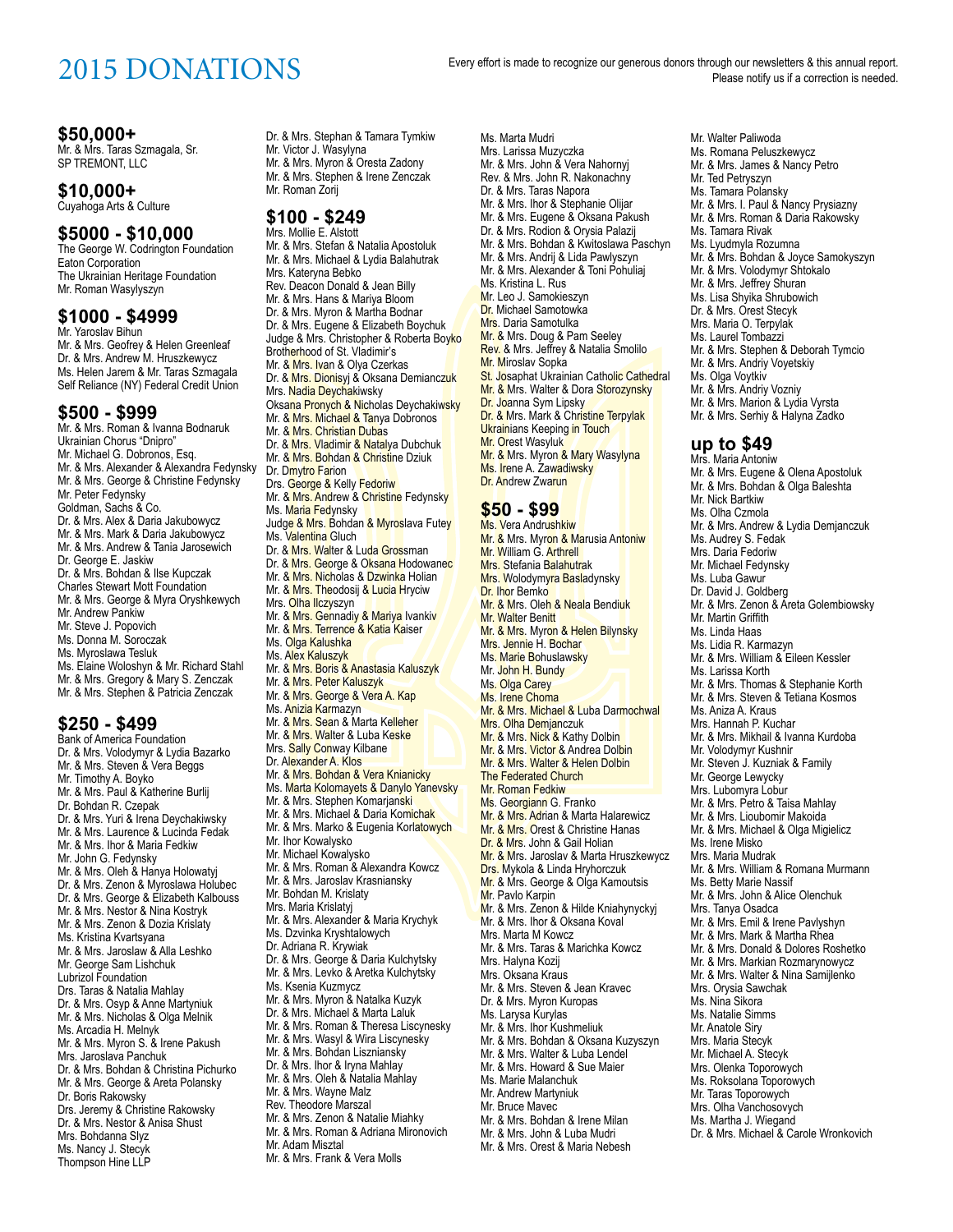#### **In Memoriam**

| Alexander and Lidia Anikienko |  |
|-------------------------------|--|
| Bohdan Kowcz                  |  |
| Deceased members of "Dnipro"  |  |
| Dmytro Stecyk                 |  |
| Dr. Alexandra Melnyk          |  |
| Dr. Mykola Deychakiwsky       |  |
| Erik Steciak                  |  |
| Eugene Palka                  |  |
| Josephine Paliwoda            |  |
| Judge Andrew Boyko            |  |
| Millie & George Arthrell      |  |
| Myron Bebko                   |  |
| Patricia Boyko                |  |
| Peter Balahutrak              |  |
| Rostyslav Melnyk              |  |
| Semen Krislatyj               |  |
| Sophia Melnyk Buryj           |  |
| Stephan and Anna Stoyko       |  |
| Stephen Kuropas               |  |

Every effort is made to recognize our generous donors through our newsletters & this annual report. Please notify us if a correction is needed.

### 2015 OTHER SUPPORT 2015 FINANCIAL STATEMENTS

#### BALANCE SHEET

#### **Assets**

| <b>Liabilities &amp; Equity</b>                     |            |
|-----------------------------------------------------|------------|
|                                                     |            |
| (Land/Buildings net of Depreciation)\$ 1,025,132.73 |            |
| <b>Fixed Assets</b>                                 |            |
|                                                     | 83,152.55  |
|                                                     | 6,073.28   |
| Checking/Savings Accounts\$                         | 109,704.32 |
|                                                     |            |

| Total Liabilities & Equity \$ 1,224,062.88 |  |
|--------------------------------------------|--|

### PROFIT & LOSS STATEMENT

#### **Income**

|                           | 39,642.00  |
|---------------------------|------------|
|                           | 5,860.70   |
|                           | 18,995.00  |
| Cuyahoga Arts & Culture\$ | 15,433.00  |
|                           | 28,224.94  |
|                           | 6,000.00   |
|                           | 7,500.00   |
|                           | 1,234.02   |
|                           | 200,000.00 |
|                           | 322,889.66 |

#### **Expenses**

|                                      | 84,624.74    |
|--------------------------------------|--------------|
|                                      | 11,648.16    |
| Occupancy (Fac. Maint. & Utilities\$ | 21,323.37    |
|                                      | 17,143.75    |
|                                      | 3,547.67     |
| Archival Ops. and Collections\$      | 1,795.89     |
|                                      | 4,544.28     |
|                                      | 189,092.22   |
| Unrelated Business Income Tax\$      | 1,539.00     |
|                                      | 335,259.08   |
| Net Operating Income \$              | $-12,369.42$ |